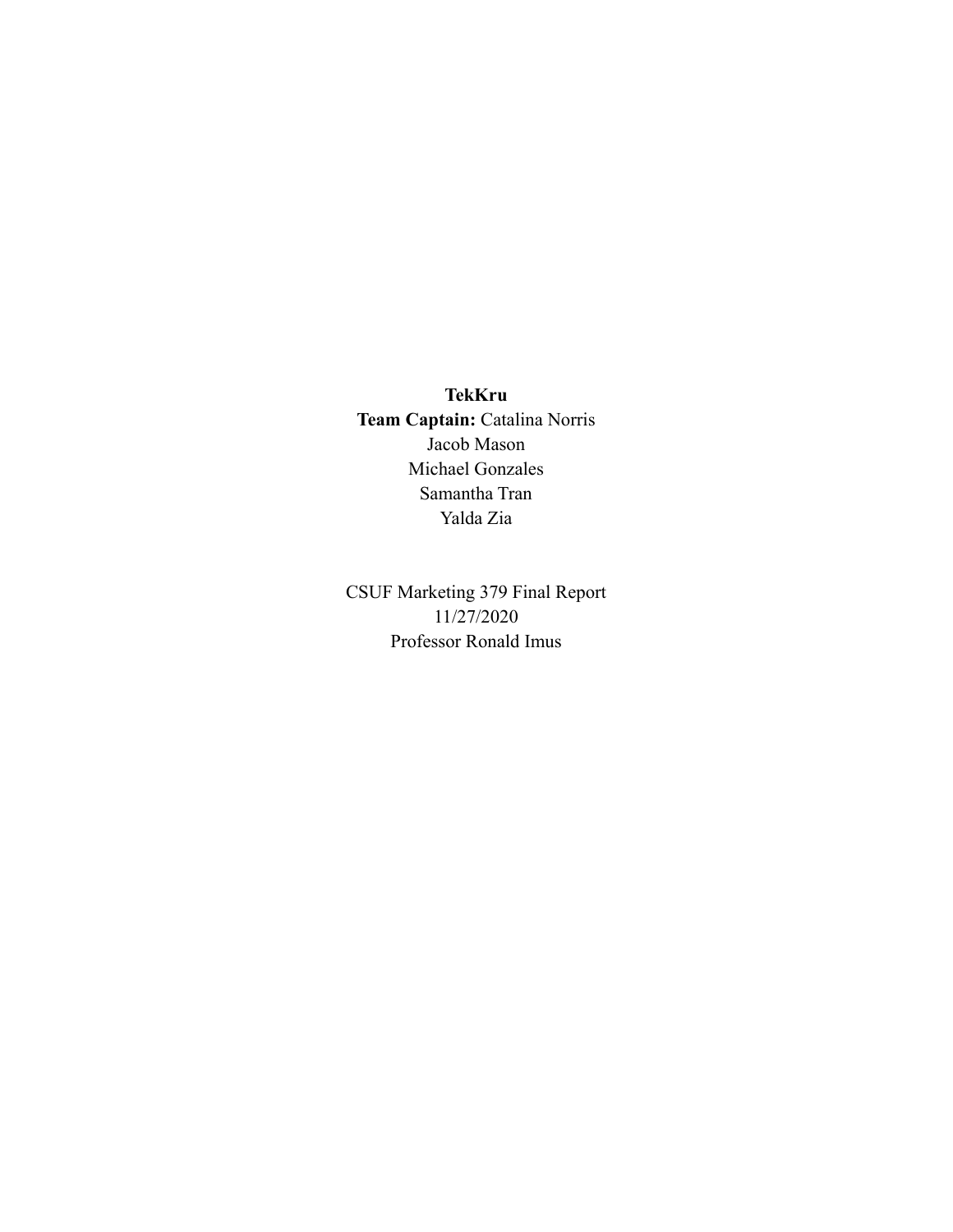# **Executive Summary**

As a marketing firm TekKru conducted a research study on California State University Fullerton students to see how college students feel about the transition to technology-based learning. Since in-person classes are temporarily canceled due to the world crisis a lot of colleges and universities have begun to transition their classes to fully online and remote. Therefore, TekKru wanted to learn how students are feeling with the increased use of technology in their education and how or if it has affected their mental health, stress, or even their grades. We are conducting this research to:

- Understand the impact the transition to online-based learning has on student engagement.
- Understand the impact online-based learning has on mental health and judge whether or not it has caused more stress or has relieved the pressures of college education.
- Understand how CSUF students feel about the impact of introducing the new technology way of learning and the way they are adjusting to this

In order to understand our objectives, we gathered information through both quantitative and qualitative methodology. To get a general understanding of how the majority of students feel we sent out survey questionnaires to California State University, Fullerton students. We also conducted in-depth interviews with students and have them elaborate on why they feel a certain way towards technology-based learning. From our survey and interviews we found:

- Among all majors, there was an average increase in stress levels
- On average there was a slight decrease in grades and exam scores but overall little to no impact
- On average students expressed that technology-based learning had substantially decreased their overall class engagement
- Students feel less obligated to participate in online zoom lectures because of the options to mute and turn off their camera
- There are students who feel uncomfortable and who are not used to using proctored technology for exams
- Students feel less connected to their classmates and peers due to the lack of classroom setting

With the information we gathered, we have come up with strategies and recommendations that can be implemented and applied to the situation. Here we have listed the top recommendations we feel will help:

- Creating an interactive, online classroom
- Hold workshops and tutorials to guide professors and students on how to use technology-based learning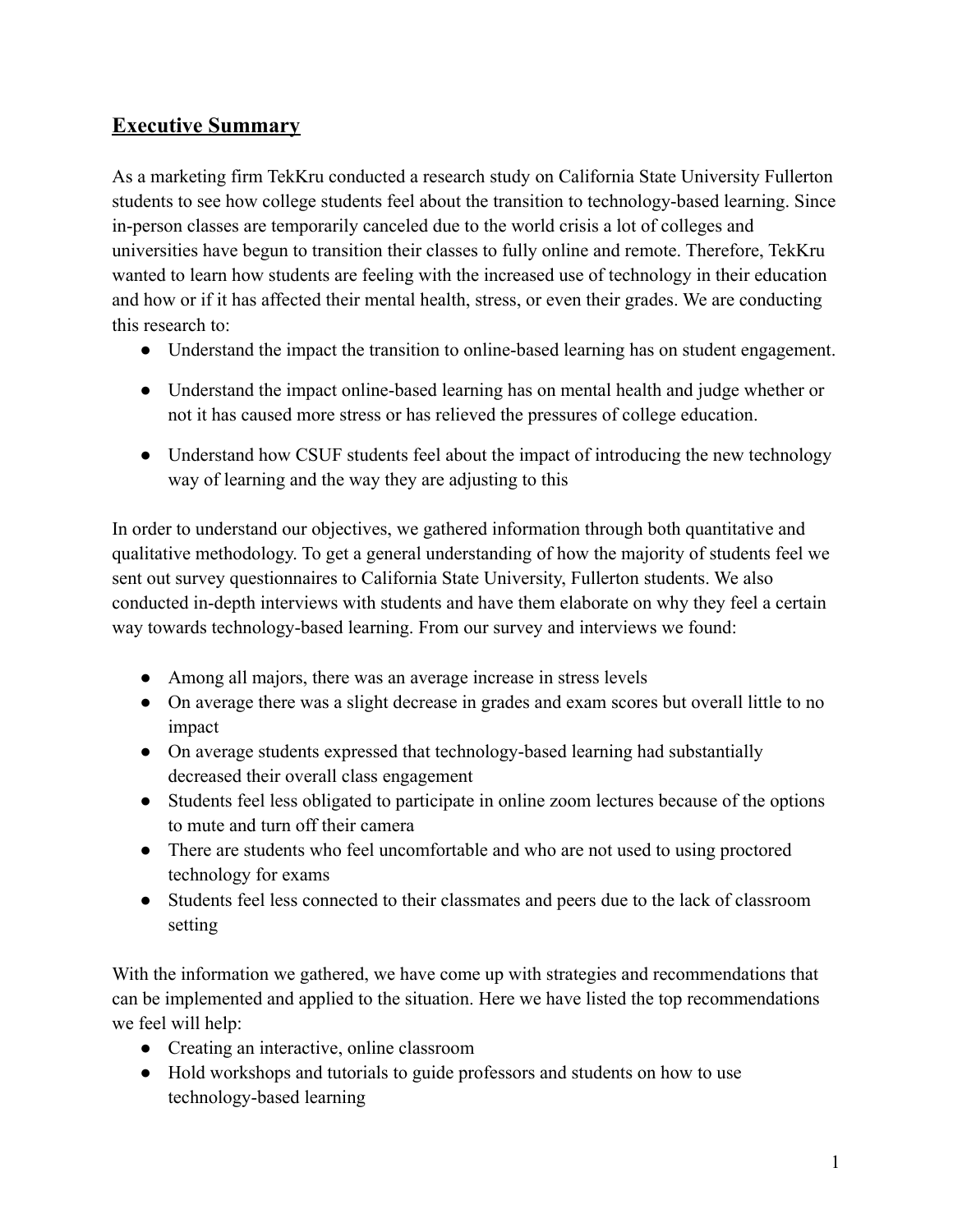- Leniency on due dates and exam dates
- Improve communication between professors and students
- Create smaller online class sizes
- Provide multiple and different learning styles for students that will help them
- Unproctor exams or proctor exams via zoom to not invade students' privacy

In conclusion, we believe that there is more progress to be done with creating a better experience in technology-based learning for students. We recommend guiding and helping both students and professors adjust to technology-based learning so that students can have a good experience with their education, even though it is not the same as it once was. We want students to have a great experience with technology-based learning not just to increase their exam scores or grade point average, but to also help maintain their stress levels and mental health. By applying the recommendations suggested we can create a better experience in technology-based learning.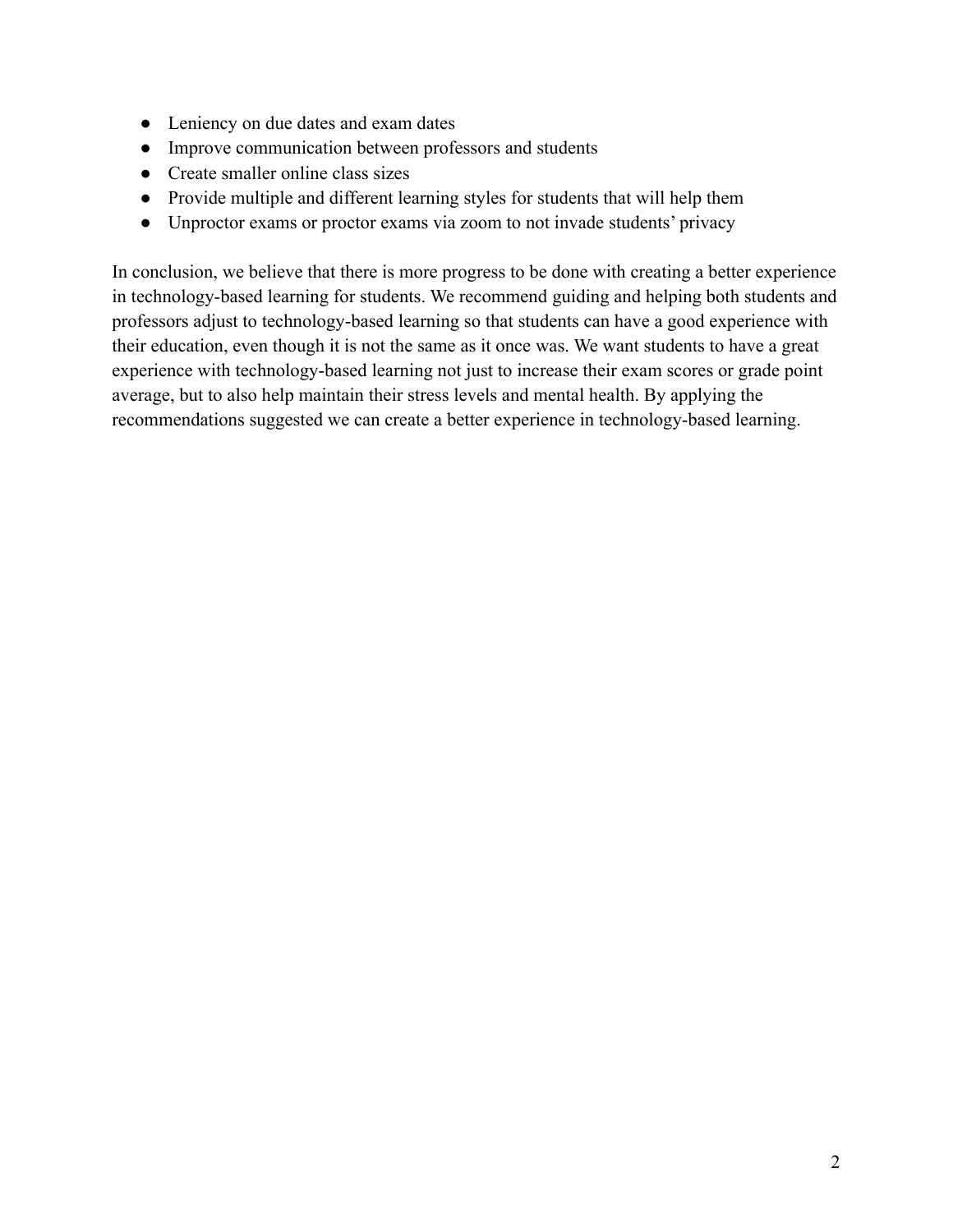# **Table of Contents**

| Introduction and Marketing Problem | $\overline{\mathbf{4}}$ |
|------------------------------------|-------------------------|
| Overview                           | $\overline{\mathbf{4}}$ |
| <b>Research Objectives</b>         | $\overline{\mathbf{4}}$ |
| Methodology                        | $\overline{\mathbf{4}}$ |
| Research Sample                    | 5                       |
| Findings                           | 6                       |
| <b>Quantitative Research</b>       | $\overline{7}$          |
| Qualitative Research               | 11                      |
| Recommendations                    | 12                      |
| <b>Survey Questionnaire</b>        | 14                      |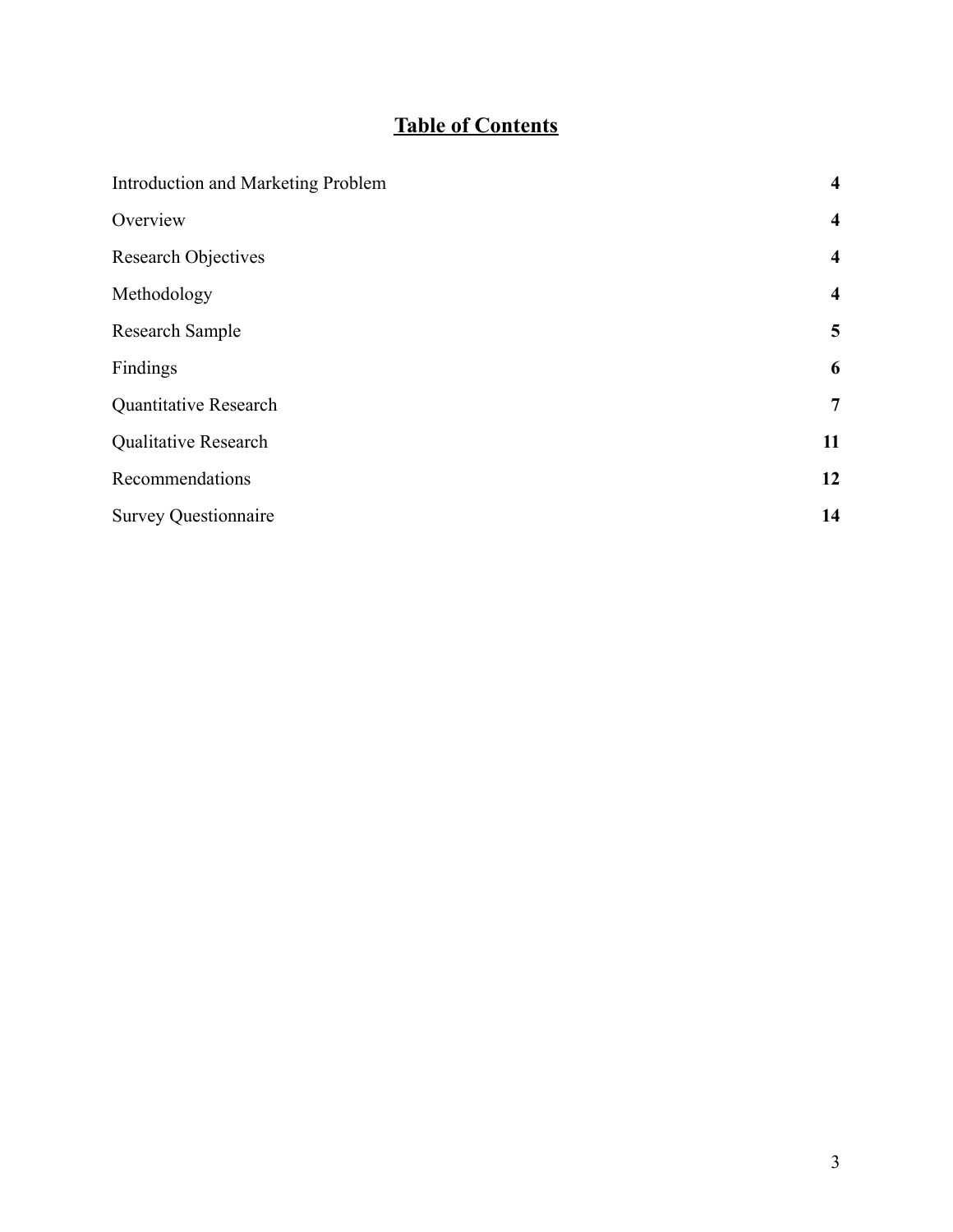# <span id="page-4-0"></span>**Introduction and Marketing Problem**

### <span id="page-4-1"></span>**Overview**

TekKru conducted a qualitative survey amongst undergraduate California State University, Fullerton students using an electronic survey. The survey we distributed was used to gain a better understanding of where CSUF students stand with the recent transition to online learning. The survey came back with results from 99 qualified participants. The TekKru research team is interested in developing a deeper knowledge of student engagement and learning ability amongst students regarding the use of technology. We believe that it is crucial for students to

Following the completion of the survey, we collected the data and analyzed it to see how and if the change to online learning affected students. Upon our observation, we found many important factors within the results we had received. Since a significant amount of students haven't had a lot of experience with various online learning platforms, the results from our questionnaire will allow us to decipher which tactics would serve the most use for students. With these results we will be able to make recommendations to the administration, that will better assist students in making them feel more confident and comfortable with online learning.

### <span id="page-4-2"></span>**Research Objectives**

The objective of this research is to understand the feelings that CSUF students have towards the recent change to online learning. This research will seek to:

- 1. Understand the impact the transition to online-based learning has on student engagement.
- 2. Understand the impact online-based learning has on mental health and judge whether or not it has caused more stress or has relieved the pressures of college education.
- 3. Understand how CSUF students feel about the impact of introducing the new technology way of learning and the way they are adjusting to this

### <span id="page-4-3"></span>**Methodology**

- Qualitative Research: In-depth interviews; applies to objectives #1, #2, #3
- Quantitative Research: Survey Questionnaire; applies to objectives  $\#1, \#2, \#3$

We chose to mainly focus on the quantitative research methodology to ask questions about college students' personal experience with technology-based learning. The survey asks a representative sample size of CSUF students that represent the population of college students, how they are adjusting to the new way of learning and how it may be affecting their study habits. We used the survey to get a general idea of how students are feeling during this time where there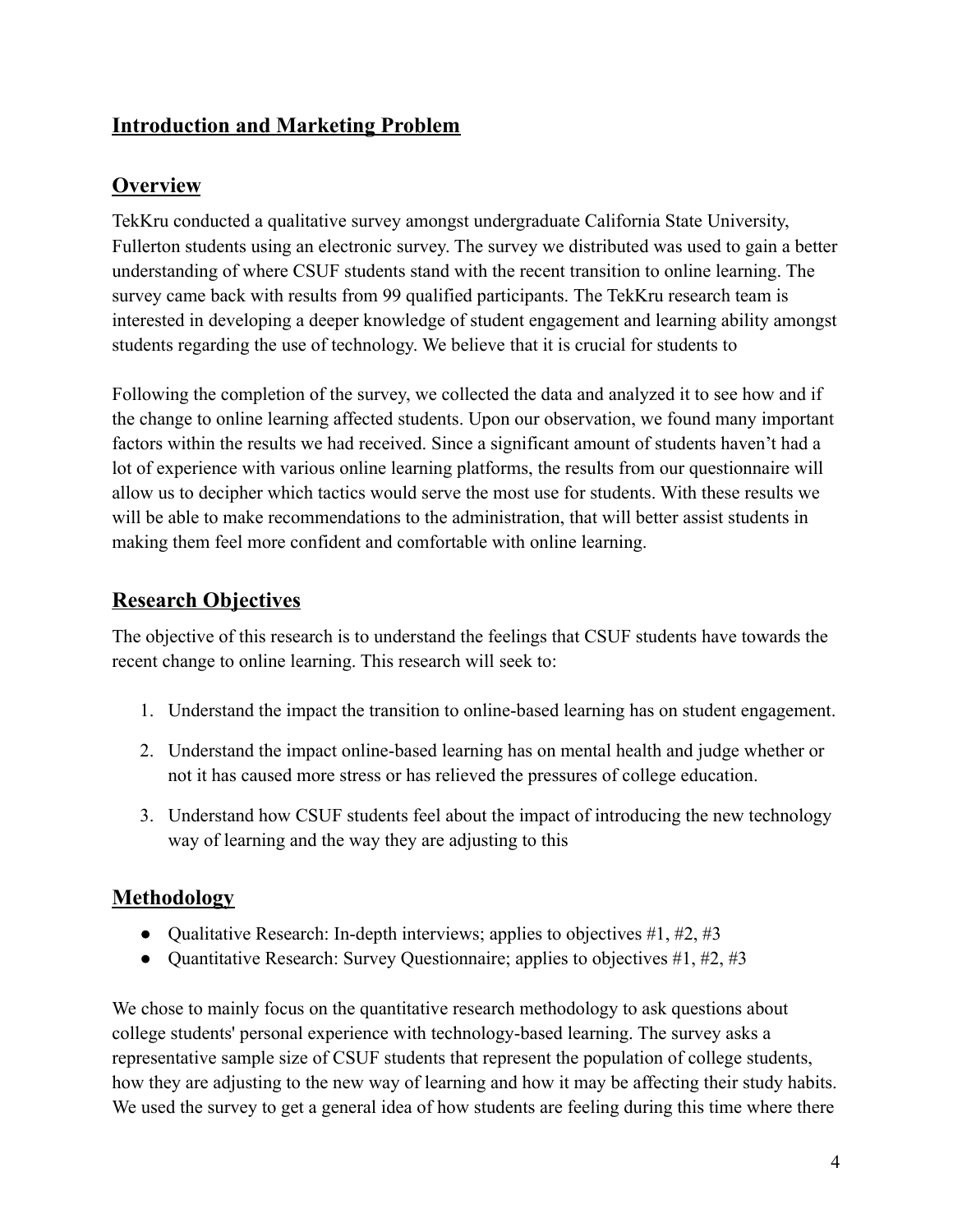is a heavy amount of technology-based learning. We wanted to use the survey to gauge their stress levels, mental health, work ethic, and grades before versus after the transition to long term tech-based learning. After receiving feedback and answers from the students and getting to know how they feel about technology-based learning we conducted qualitative research for further understanding. However, qualitative research was not the main research method we are using because we must consider the likely chance of skewed results or possible response biases. As a team, we conducted a few in-depth interviews to further understand why students feel the way they do about the new technology-based learning. We made sure that we addressed and answered all three of our objectives using the quantitative research, which was the responses we received on the survey questionnaire as well as the qualitative research, which was the in-depth interviews. We expected to have elaborated on both the survey responses and the interviews about what we learned about students' mental health, stress levels, and also how their grades may have or have not changed.

# <span id="page-5-0"></span>**Research Sample**

We were able to gather results from 128 individuals who participated in our questionnaire. Of those 128 participants, 99 successfully represented our target sample population of undergraduate students who are currently enrolled in online classes at California State University, Fullerton. 53% of those surveyed stated that this is their first time participating in technology-based learning.

The responses for our quantitative survey consisted of a sample that was 61.72% female and 35.94% male, with 2.34% of our respondents preferring to not specify a gender. Our results were heavily skewed towards third and fourth-year Business and Economic students. 62.5% were either third or fourth-year while 68.64% were Business and Economic majors. The remaining majors were all relatively evenly represented. About 80% of our sample population is currently working while being a student.

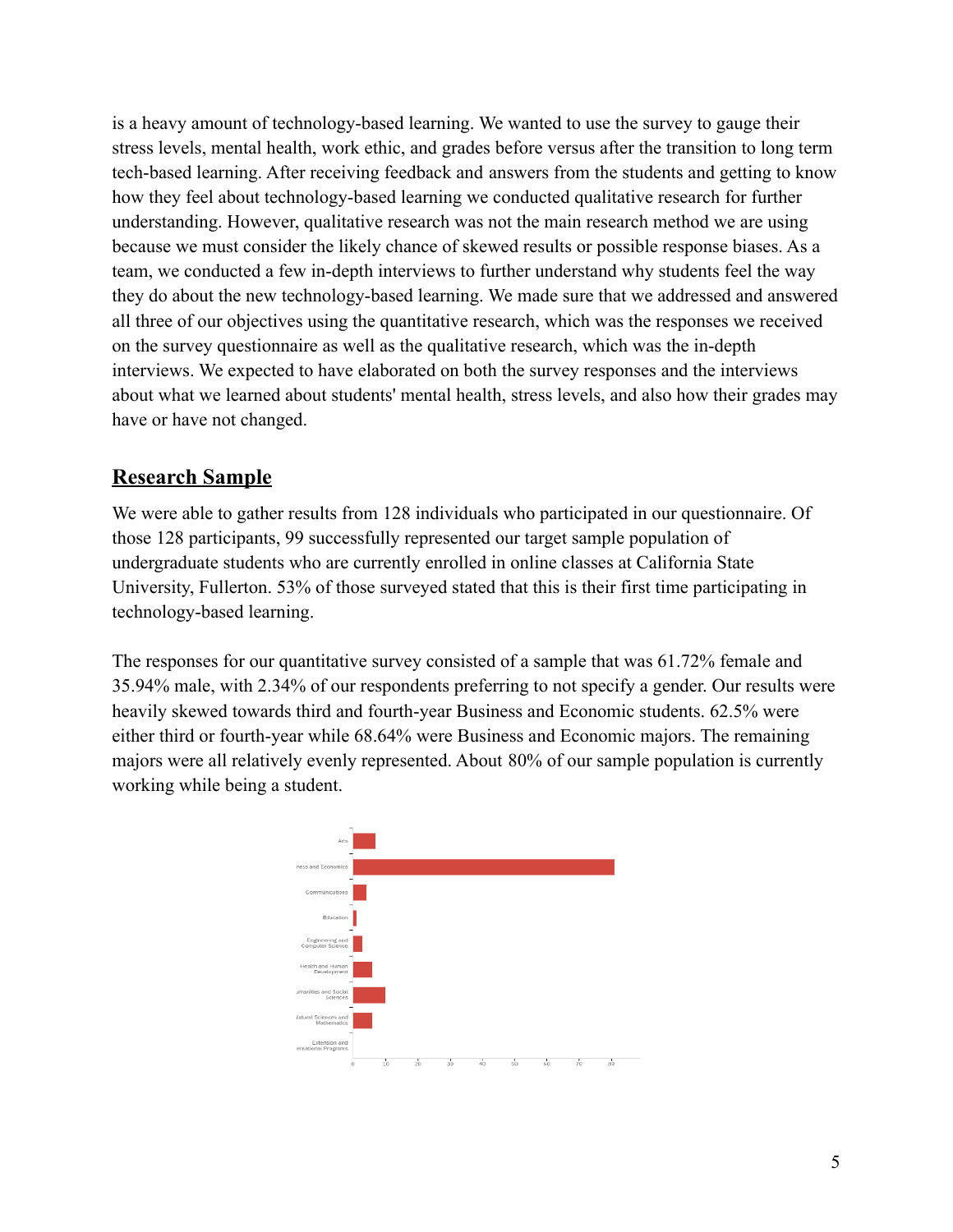### <span id="page-6-0"></span>**Findings**

We were able to uncover a significant amount of data and analytics from the results of our distributed questionnaire. As we got into the details of the analytical reports and compared results for each question, a few answers had seemed to be more prevailing than others. For instance, the fourth question in the survey asks the respondent what year they are currently standing within the university, the most common answer consisted of "fourth-year" standing - as depicted in the graph below. We can see a significant increase in "fourth-year" students, compared to the remaining grade levels. We move on to the following question, in which the respondents' answer impacts the level and amount of difficulties or stress experienced throughout the complete transition to online learning platforms. The fifth question asks what major or program the student is currently enrolled in. A staggering 68.84% of respondents selected 'Business and Economics' as their answer, whilst only 3.39% selected 'Communications' as their field of study. Each major has its own unique amount of coursework needed in order to fulfill all the necessary requirements for that specific field of study. The level of ease into a fully remote learning platform depends significantly on the amount of coursework required for a field of study.



#### **Grade Level within California State University, Fullerton**

For instance, STEM (Science, Technology, Engineering and Math) majors are typically composed of complex coursework with an abundant amount of assignments. For such complex areas of study, it may be difficult for some students to adjust to different softwares during the whole transition.

Quite an alarming result came from one of the questions asked in the questionnaire, which was, "Is this your first time doing online learning, not counting the Spring 2020 semester?". Looking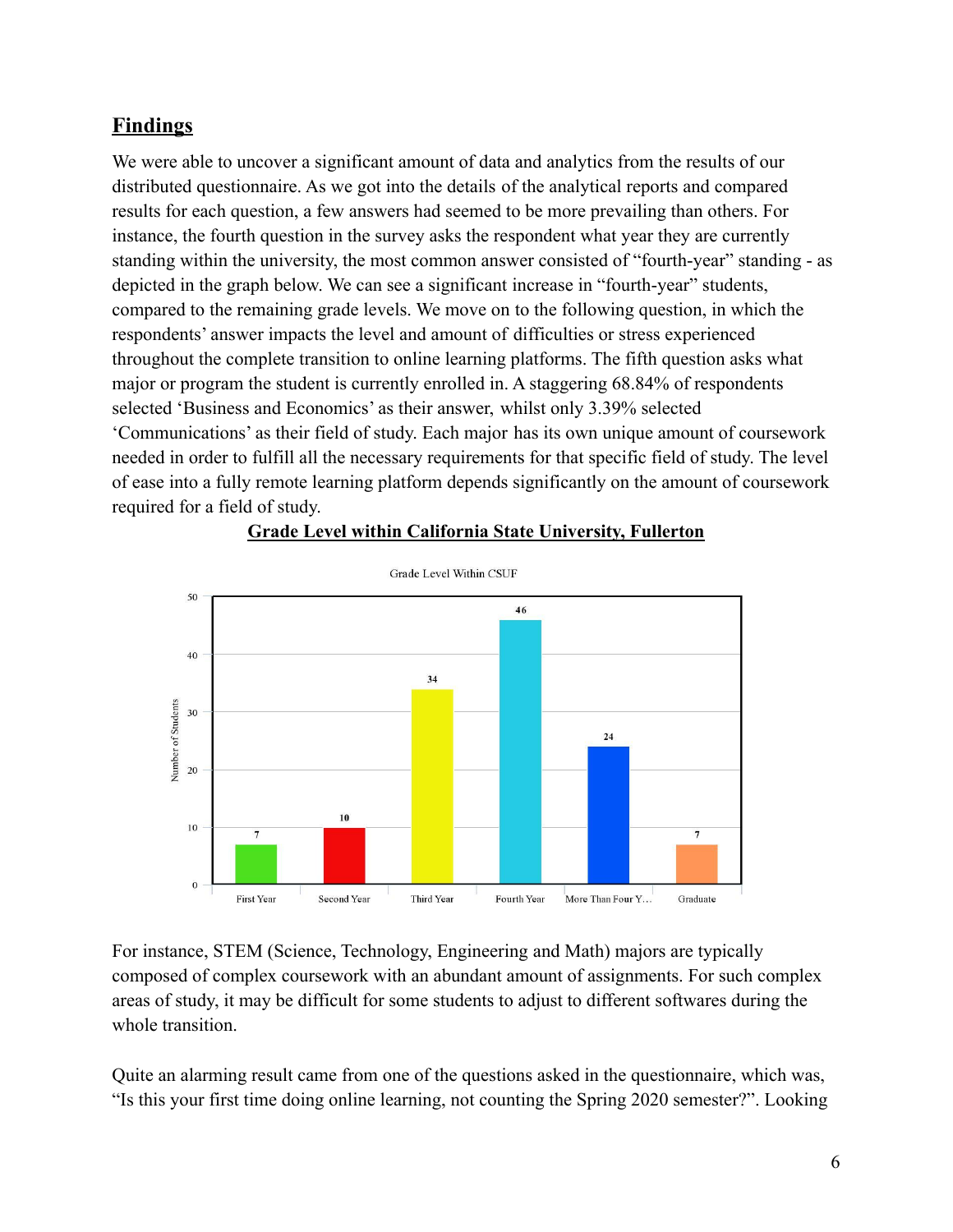back to the analytical report of the qualtrics, a significant number of students chose "No" as their answer.



**Number of Students With Experience in Online Classes Prior to Spring 2020**

With such quantitative results, it is quite surprising how a majority of the respondents haven't taken part in an online class prior to the spring 2020 semester. Within this new generation of technological advancements, we expected the number to be much higher than anticipated. In addition, from the results of this question alone, it is now more crucial than ever for students to learn how to utilize such online learning platforms so that the complete transition goes smoothly.

# <span id="page-7-0"></span>**Quantitative Research**

For the quantitative research methodology, cross-tabulation between survey participant's respective majors and respective stress levels pre and post-pandemic along with another cross-tabulation of participant's respective majors and overall effect on GPA, exam scores, homework engagement, and group engagement. For each cross-tabulation, there was a specific filter added to limit the error for the outcomes. Since these questions were asked at different stages of the survey, some participants answered the major related question but did not complete the survey to reach the stress level and overall affect questions. The filters added were of the top 4 selected majors with the addition of the final survey question response number being added to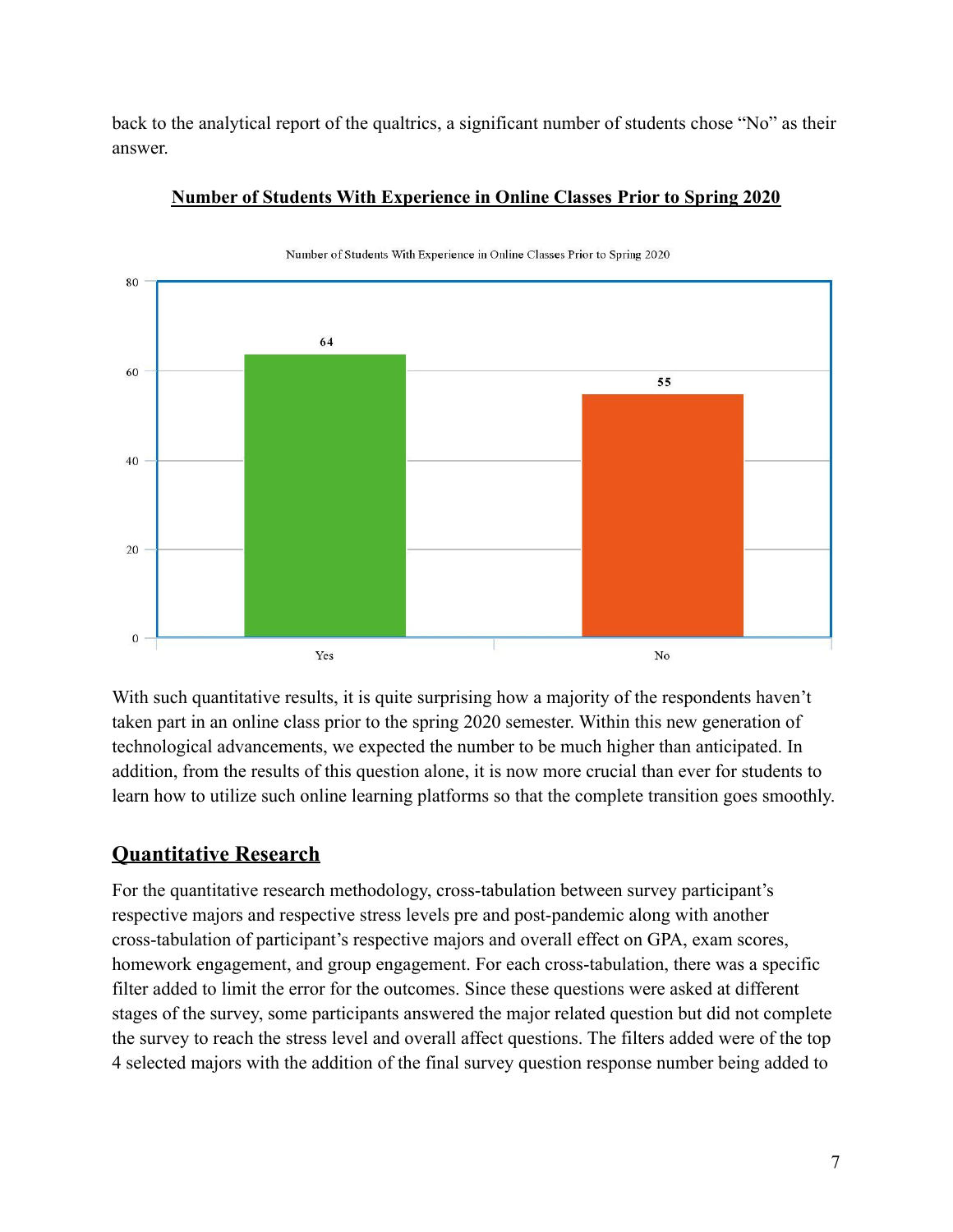ensure the answers received in the major question, stress level, and overall effect questions were pulled from those who submitted the survey.

|                          |                   | Q5: What is your current Major? |           |      |                                                         |      |  |
|--------------------------|-------------------|---------------------------------|-----------|------|---------------------------------------------------------|------|--|
|                          |                   |                                 |           |      | Total Arts Bus. & Econ Humn & Soc. Sci Nat. Sci. & Math |      |  |
|                          |                   |                                 |           |      |                                                         |      |  |
|                          | Avg. (SL P-P)     |                                 | 51.9 55.8 | 50.7 | 58.4                                                    | 52.8 |  |
|                          | Avg. (SLC)        |                                 | 73.6 58.8 | 74.7 | 82.9                                                    | 61.3 |  |
| <b>Stress Level Pre-</b> |                   |                                 |           |      |                                                         |      |  |
| <b>Pandemic and Post</b> | Median (SL P-P)   |                                 | 50.0 65.0 | 50.0 | 57.0                                                    | 53.5 |  |
| Pandemic                 | Median (SL-C)     |                                 | 79.0 62.0 | 80.0 | 86.5                                                    | 70.5 |  |
|                          | Std. Dev (SL P-P) |                                 | 21.2 33.7 | 19.7 | 17.0                                                    | 32.8 |  |
|                          | Std. Dev (SLC)    |                                 | 21.4 32.0 | 20.4 | 9.4                                                     | 27.7 |  |

Cross Tabulation of Majors and Stress Levels

For the above table, 104 responses were used to notate the total averages, medians, and standard deviations along with the respective major's averages, medians and standard deviations. Business and Economics (Bus. & Econ) had the highest response rate from the survey of 81 total responses followed by Humanities and Social Sciences (Humn & Soc. Sci), Art, and Natural Sciences and Mathematics (Nat. Sci & Math) totaling 10, 7, and 6 respectively.

Business and Economics students feel the overall stress level from pre-pandemic and the switch to online learning has increased in the current learning state by roughly 30%. This is similar to Humanities and Social Sciences where there has been an increase of 25% from pre-pandemic stress levels to current stress levels. All four majors have felt an increase in stress levels, but only Business and Economics along with Humanities and Social Sciences students have felt a substantial increase in stress levels. Arts majors and Natural Sciences and Mathematics majors have felt a slight increase in stress levels when comparing stress levels from pre-pandemic and current.

It is important to note that of those who took the survey, 62.5% of all responses were third or fourth-year Business and Economics students. The members of Tekkru fall into the category of fourth-year Business and Economics students and, with personal experiences, there has been an increase in workload. This increase in workload could be an important factor in why Business and Economics students have felt a near 30% increase in stress levels from pre-pandemic to current.

Cross Tabulation of Majors and Affect on Overall Grades and Engagement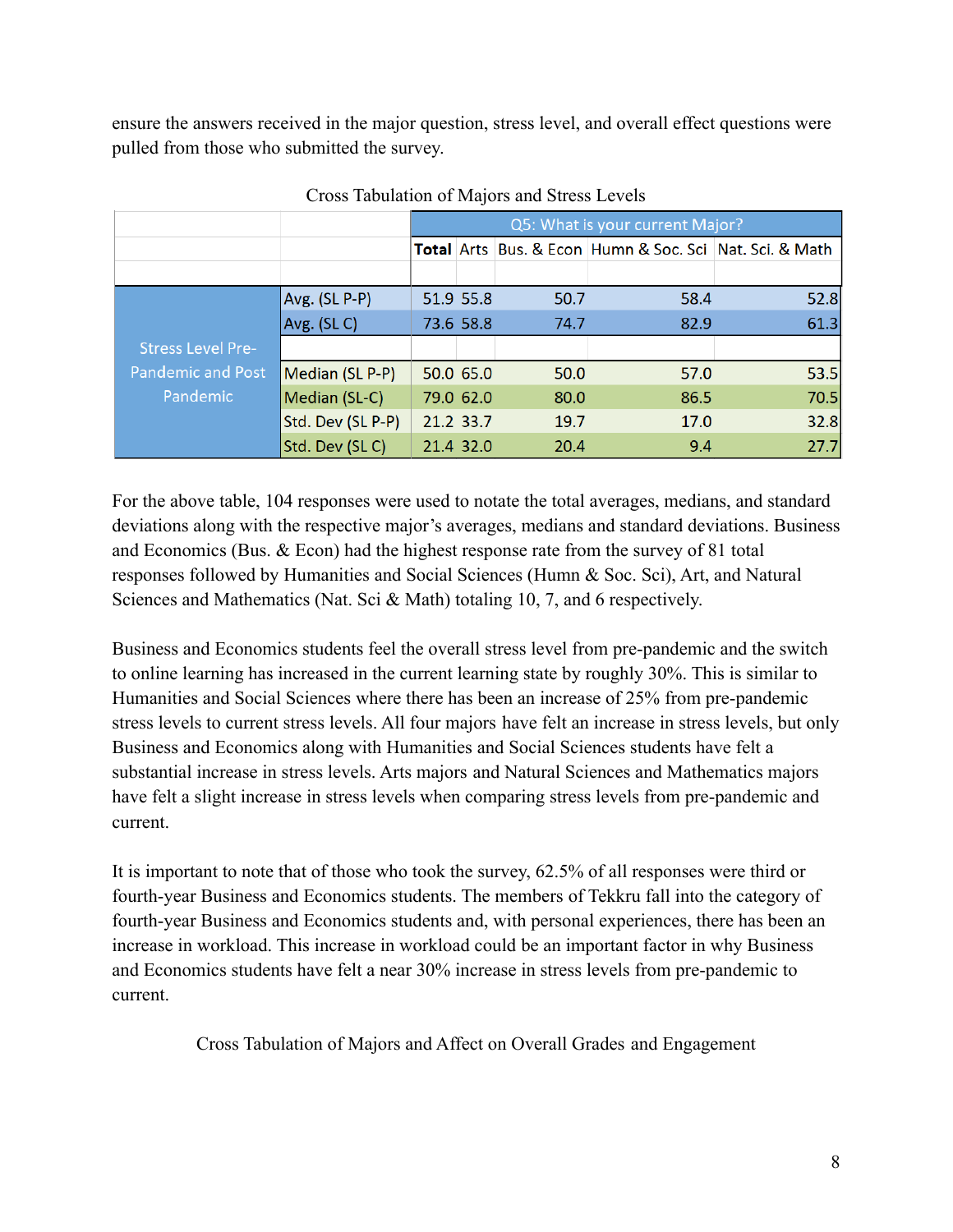|                          |                       | Q5: What is your current Major? |     |      |                                                         |     |  |
|--------------------------|-----------------------|---------------------------------|-----|------|---------------------------------------------------------|-----|--|
|                          |                       |                                 |     |      | Total Arts Bus. & Econ Humn & Soc. Sci Nat. Sci. & Math |     |  |
|                          |                       |                                 |     |      |                                                         |     |  |
|                          | Sub Dec (Overall GPA) | 15.0                            | 1.0 | 13.0 | 0.0                                                     | 1.0 |  |
|                          | Sl. Dec (Overall GPA) | 27.0                            | 0.0 | 21.0 | 3.0                                                     | 3.0 |  |
|                          | LtNI (Overall GPA)    | 22.0                            | 1.0 | 18.0 | 3.0                                                     | 0.0 |  |
|                          | SI Inc (Overall GPA)  | 16.0                            | 3.0 | 9.0  | 2.0                                                     | 2.0 |  |
|                          | Sub Inc (Overall GPA) | 6.0                             | 0.0 | 6.0  | 0.0                                                     | 0.0 |  |
|                          |                       |                                 |     |      |                                                         |     |  |
|                          | Sub Dec (Exam scores) | 19.0                            | 0.0 | 16.0 | 1.0                                                     | 2.0 |  |
|                          | SI Dec (Exam scores)  | 27.0                            | 1.0 | 22.0 | 4.0                                                     | 0.0 |  |
|                          | LtNI (Exam scores)    | 19.0                            | 2.0 | 14.0 | 1.0                                                     | 2.0 |  |
|                          | SI Inc (Exam scores)  | 17.0                            | 2.0 | 11.0 | 2.0                                                     | 2.0 |  |
| <b>Affect on Overall</b> | Sub Inc (Exam scores) | 4.0                             | 0.0 | 4.0  | 0.0                                                     | 0.0 |  |
| <b>Grades</b> and        |                       |                                 |     |      |                                                         |     |  |
| Engagement               | Sub Dec (Hw eng)      | 28.0                            | 1.0 | 20.0 | 5.0                                                     | 2.0 |  |
|                          | SI Dec (Hw eng)       | 25.0                            | 1.0 | 21.0 | 2.0                                                     | 1.0 |  |
|                          | LtNI (Hw eng)         | 16.0                            | 1.0 | 14.0 | 0.0                                                     | 1.0 |  |
|                          | SI Inc (Hw eng)       | 12.0                            | 2.0 | 8.0  | 0.0                                                     | 2.0 |  |
|                          | Sub In (Hw eng)       | 5.0                             | 0.0 | 4.0  | 1.0                                                     | 0.0 |  |
|                          |                       |                                 |     |      |                                                         |     |  |
|                          | Sub Dec (Group eng)   | 32.0                            | 0.0 | 23.0 | 5.0                                                     | 4.0 |  |
|                          | SI Dec (Group eng)    | 23.0                            | 1.0 | 18.0 | 3.0                                                     | 1.0 |  |
|                          | LtNI (Group eng)      | 12.0                            | 2.0 | 10.0 | 0.0                                                     | 0.0 |  |
|                          | SI Inc (Group eng)    | 11.0                            | 1.0 | 9.0  | 0.0                                                     | 1.0 |  |
|                          | Sub Inc (Group eng)   | 8.0                             | 1.0 | 7.0  | 0.0                                                     | 0.0 |  |

The above table shows the relationship between survey participant's majors and the overall effect of the transition to online learning towards grades and engagement. There were four categories with five options to choose from. The four categories were: Overall GPA, Exam Scores, Homework Engagement (Hw eng), and Group Engagement (Group eng).. The five selections within each category were: Substantial Decrease (Sub Dec), Slight Decrease (Sl Dec), Little to No Impact (LtNI), Slight Increase (Sl Inc), and Substantial Increase (Sub Inc). A participant was asked to answer by choosing either sub dec, sl dec, ltni, sl inc, or sub inc per category based on their respective results or opinions on the sub-questions.

Once again, the same 104 participants were used to notate the totals for each subcategory and overall question answer. Again, Business and Economics (Bus. & Econ). Humanities and Social Sciences (Humn & Soc Sci), Art, and Natural Sciences and Mathematics (Nat. Sci & Math) were used as the four highest response totals. Generally, each respective major felt there has been a slight to substantial decrease in Overall GPA, Exam Scores, Homework Engagement, and Group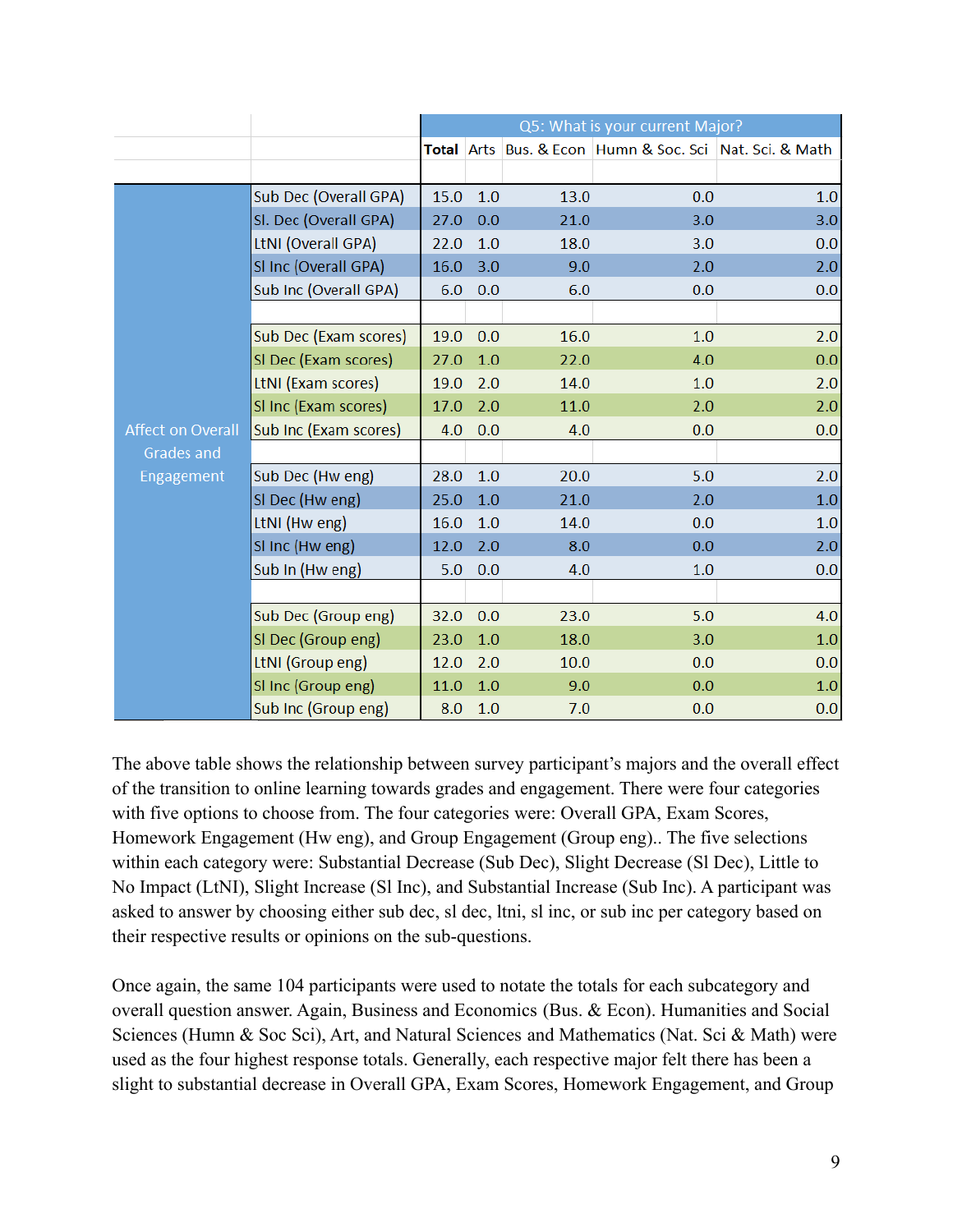Engagement with the exception of the Arts major which saw an even spread of answers among all 5 subcategories.

Overall, Business and Economics students feel group engagement has substantially decreased this semester compared to previous semesters. This could be due to a number of reasons, one most notably, being the lack of face-to-face interaction and the forceful switch to zoom or other online meeting applications. Some respondents felt there had been a slight to substantial increase in group involvement which could be due to the same aforementioned reasons. It seems to be a personal preference, but the majority believe there has been a change in how group interaction is achieved during the switch to online learning.



Preference Towards Online Homework

The chart above shows the participant's preference towards online homework. Following this question, there was a follow-up question asking why they had this preference towards online homework. For the respective counts for "Hate It!", 1, 2, 3, 4, 5, 6, 7, 8, 9, and "Love it!" are: 4, 0, 7, 10, 12, 13, 11, 13, 22, 3, 10. The mean for the chart is 6.88, or just about over the middle point of very little to no preference for online homework. This means, of the 104 answers on the preference towards online homework, there is minimal increase in preference towards online homework. As seen in the chart though, 22 participants answered #8, which was two selections shy of "Love it!". #8 is roughly characterized as "prefer online homework" in the context of this question.

The overall preference towards online homework is a slight liking towards it, but it generally spread evenly among the preference scale. This assumption is backed up by the qualitative question that directly followed this question which asked why they felt this way towards online homework. The general reasoning towards why the mean was 6.88, or a very slight preference towards online homework is seen in a vast majority of written responses: online homework was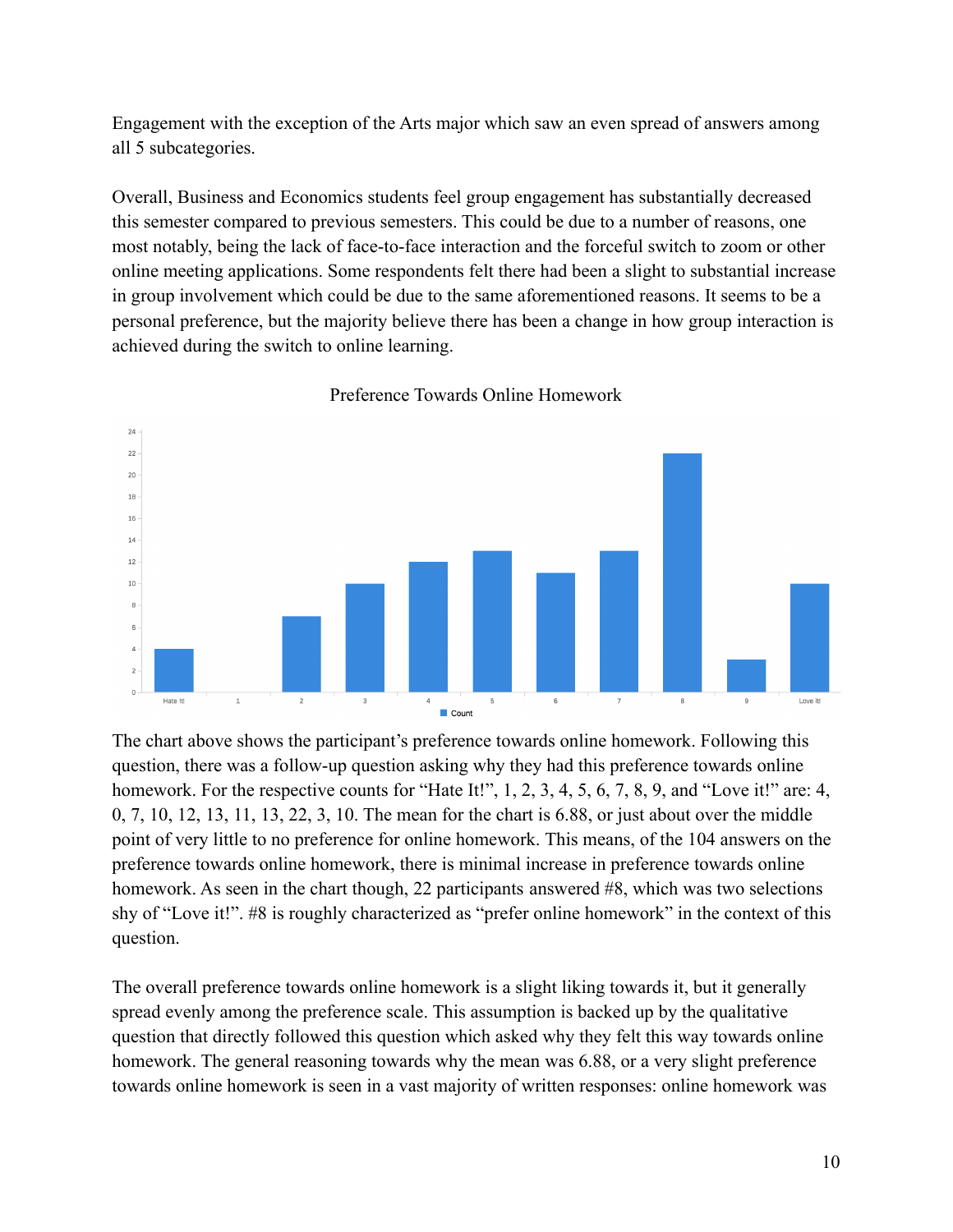previously integrated into college education prior to the switch to strictly online learning. The responses matched the characteristics of the chart with responses slightly varying off the tone of "it is easier to manage time and allows us to operate on our time in a more comfortable way."

### <span id="page-11-0"></span>**Qualitative Research**

The qualitative research we performed was an interview with two California State University Fullerton students. To respect the students' privacy we will refer to them in this paper as Student A and student B. Before learning more about how Student A feels about technology-based learning we started off asking for their basic information. Student A is a female fourth-year majoring in business management and is set to graduate in the summer of 2021 and is currently unemployed. Student B is a male fourth-year majoring in business with a concentration in finance and is set to graduate in the spring of 2021 and is currently working 20 hours a week.

After they provided us with the basic information we asked them how transitioning to fully online and remote learning has been for them and if they were familiar with online learning. Both students said they have taken at least 1 or 2 online courses before but student A does not like having all of her classes online whereas student B thinks it makes learning more convenient for him. Student B shared with us that most of his professors provide pre-recorded lectures so therefore he can watch and take notes on his own time when he does not have work.

Since we got a base idea of how they both feel towards online classes we went more in-depth and asked them how they felt about doing online assignments as well as taking proctored exams. Student A says that doing homework online is not new to her since that is what she did when taking in-person classes, so it is something she is familiar with and does not mind. However, the online proctored exams are a bit of an issue for student A. Student A feels that proctored exams are a great way for professors to see who is cheating or isn't but she believes that the software is too strict and it makes her feel like anything she does will cause the software to flag her for cheating when she isn't. As for student B, he has the same feelings toward the online homework as student A but does not like the proctored exams at all. Student B feels that it is the most invasive act on the privacy of students because it requires them to show their personal identification, turn on a camera and microphone, and also scan their room. He does not mind taking exams online but he would rather take the exam in a classroom rather than be recorded. Finally, we asked both students how their grades are this semester, while it is fully remote and online, versus the last semester when they had in-person classes. Student A feels that her grade point average had slightly decreased whereas student B feels like there was no impact to his grade because of his experience taking online classes before. Student A also added that she feels the reason why her grades are not as great as it was before the transition to online is because she is more attentive and engaging in a classroom setting. Student A explained to us that at home there are so many distractions like TV, games, her pets, and the fact that laying down on her bed is really tempting. Unlike student B, student A has live lectures but since her professors do not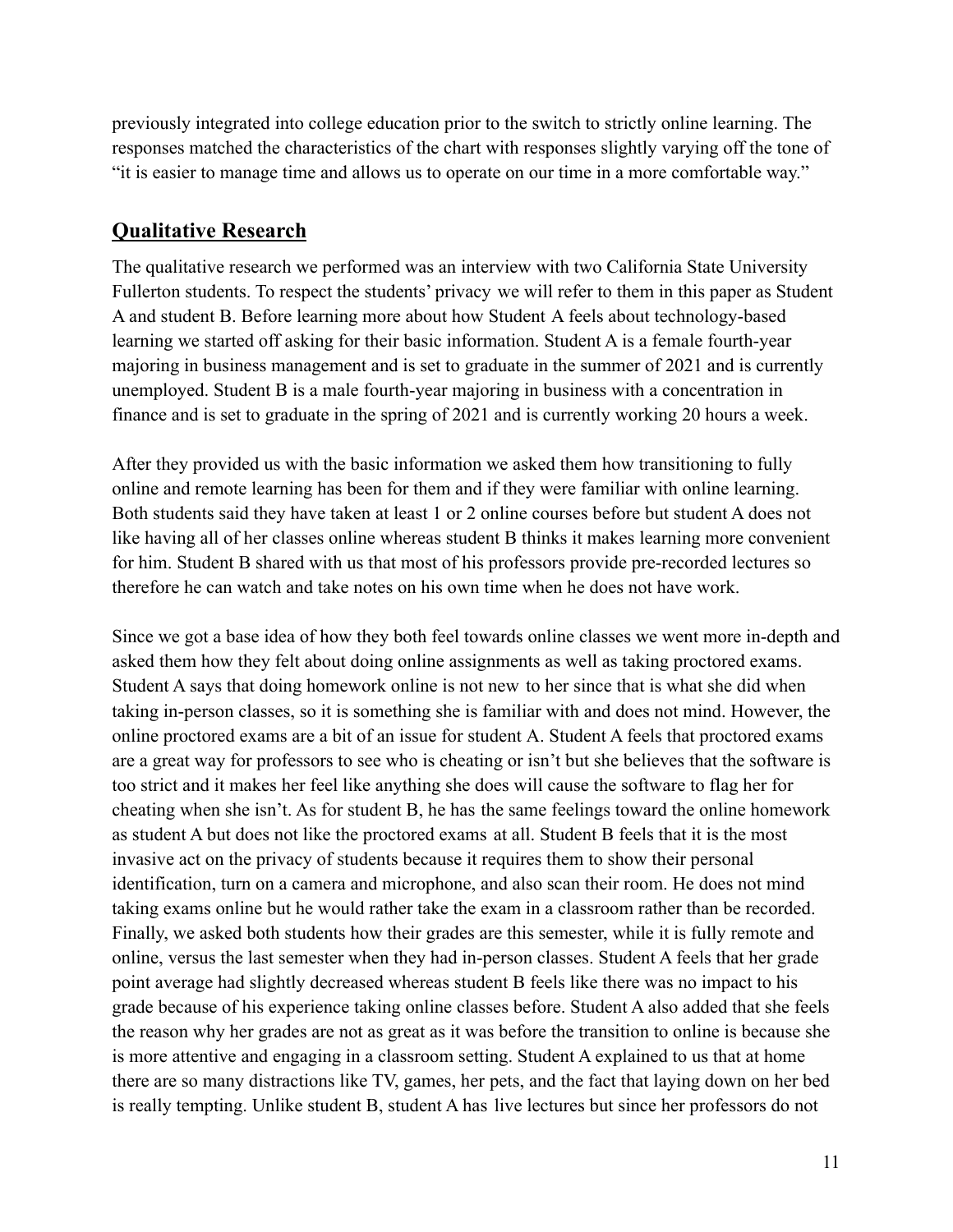require cameras or microphones on she feels like she can get easily distracted without being held accountable.

Overall, it seems that both students have some negative feelings towards the transition to online learning. Although the negative feelings are not the same on certain points we did learn that the negative feelings they have are towards the proctored exams and the live lectures. It seems that unproctored exams are not favorable amongst students because it invades their privacy and the live exams makes students less attentive to the lectures compared to when they were in a classroom setting.

# <span id="page-12-0"></span>**Recommendations**

After concluding the findings from our questionnaire and interviews, we have listed various recommendations below that will help improve online learning for CSUF students.

### **1. Creating an Interactive Classroom**

Creating an online classroom where students have the opportunity to ask and respond to questions will allow them to grasp the material better. Question 16 of our questionnaire asked students to, "... explain the difficulties and the effects on your education experience," of the 99 respondents, the majority responded stating they were easily distracted and not engaged in the zoom meetings. By making classes an interactive based learning experience, it will keep them engaged and make it necessary for them to pay attention in classes. With the interactive classroom, professors can create breakout rooms with small groups of people, giving them the opportunity to work together to complete problems. This change will show improvement on every individual's work, exams and overall grades. Not only will this help their grades, but it will also give them connections to other students who may have the same issues and questions as they do.

### **2. Professor Presence**

As a professor, being easily approachable helps students feel comfortable and confident in reaching out. Many students fear their professor's judgment and lack of assistance that they don't want to ask for help. If professors made it more clear from the beginning of the semester that they are always there for questions it would help students. Within our questionnaire, we had several questions along the lines of why students were struggling with online learning, many of which said their professors don't help them. Having to make the switch to online learning for students already adds a ton of stress on each person. Students often feel like they have to teach themselves because of the lack of communication from Professors. Making it mandatory for professors to have specific meeting hours daily for students, will help them feel as if they can ask questions and not fall behind because they are too afraid to ask.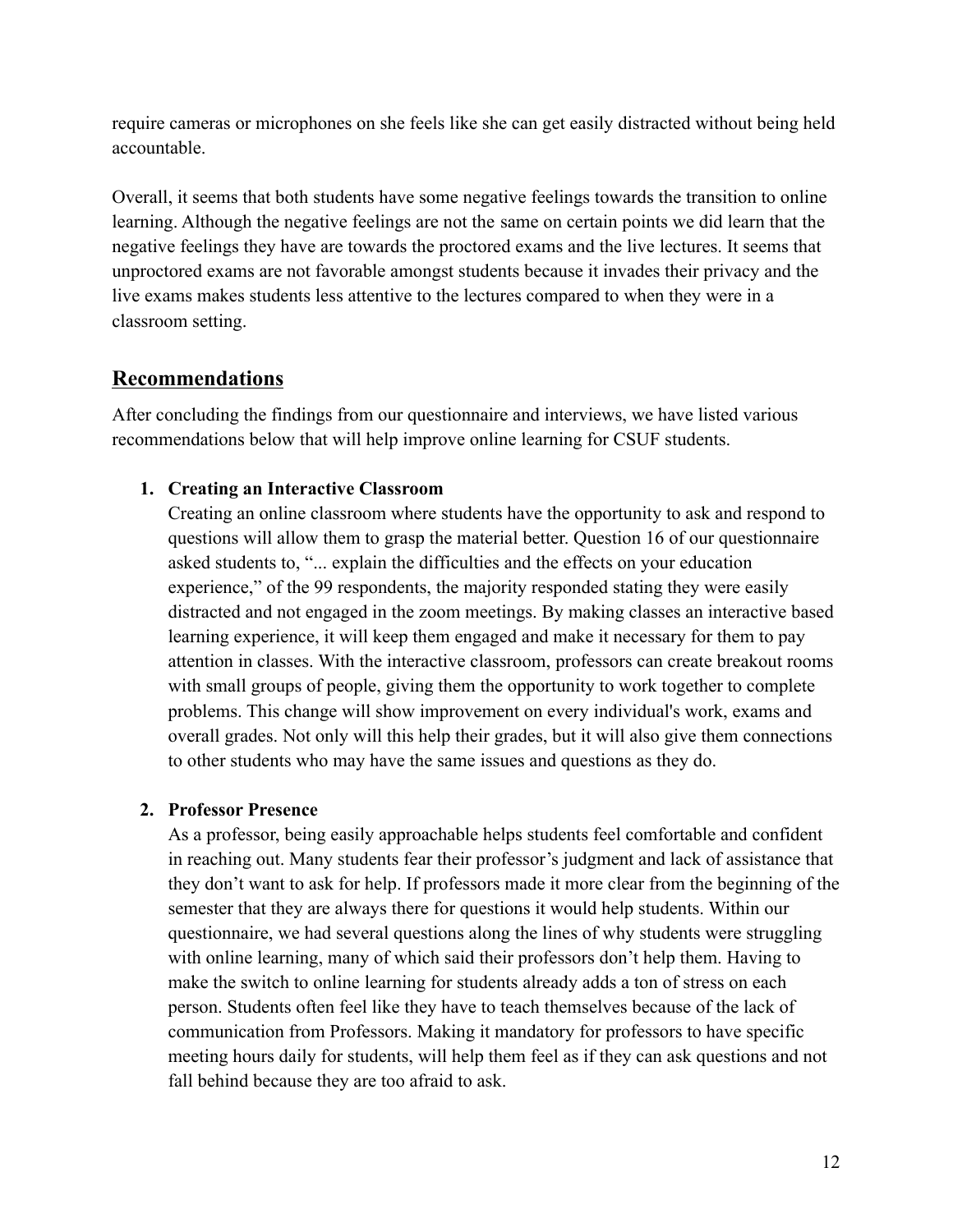#### **3. Leniency on time/ rescheduling of exams**

Another common response we had for why students were struggling with online learning is that they are busy working 20+ hours a week, all while trying to teach themselves and complete homework. Professors should be more understanding when students ask for rescheduling of exams or even late homework assignments. It is hard enough working during these crazy times, being a little more lenient on schoolwork would take the stress off of students.

#### **4. Unproctored Exams or Proctor exams via zoom**

Many students have revealed that being using proctorio during their exams feels like a huge invasion of their privacy. It is because proctorio asks for personal identification, for cameras and microphones to be on, and for students to scan their room. Not only that but proctorio adds more to students' test anxiety and stress because they can be flagged for staring around in their own room or even be flagged for dropping a water bottle. Because proctorio heightens their stress and anxiety this causes students to perform worse compared to how they did when taking exams in person. We recommend that professors or the school find another way to proctor exams because many students feel uncomfortable using proctorio. Or professors can proctor exams by having students take their exams during a zoom meeting with their cameras on. The difference with zoom and proctorio cameras is that proctorio will record the student the entire time whereas zoom will not record without their permission. Therefore, professors can opt to use zoom meetings as a way to keep track of students during exams. This also helps when students may have questions during exams and can privately message the professor in zoom rather than exiting proctorio to send an email to the professor and getting flagged by proctorio for exiting the exam browser. Unproctored exams or proctoring through zoom can help students feel more calm and comfortable taking online exams, and with less pressure off their shoulders, this may help them improve their scores.

#### **5. Variety of learning skills: detail, examples, words, homework**

Creating a learning experience where the professor is flexible in the way that they teach. Being able to portray the learning material in a way that students find most helpful to them, allowing improvement in engagement and grasping of material. Some students learn best by words, others learn by examples. If a professor were to incorporate these different techniques into their material it would help increase students' grades.

#### **6. Smaller class sizes**

It is common for in-person classes at colleges and universities to have a class size of 35-45 students. With online classes, it can be very overwhelming to have a large number of students to lecture. Especially when multiple students are talking over one another during video chat, or even talking over one another over text chat. It is even harder for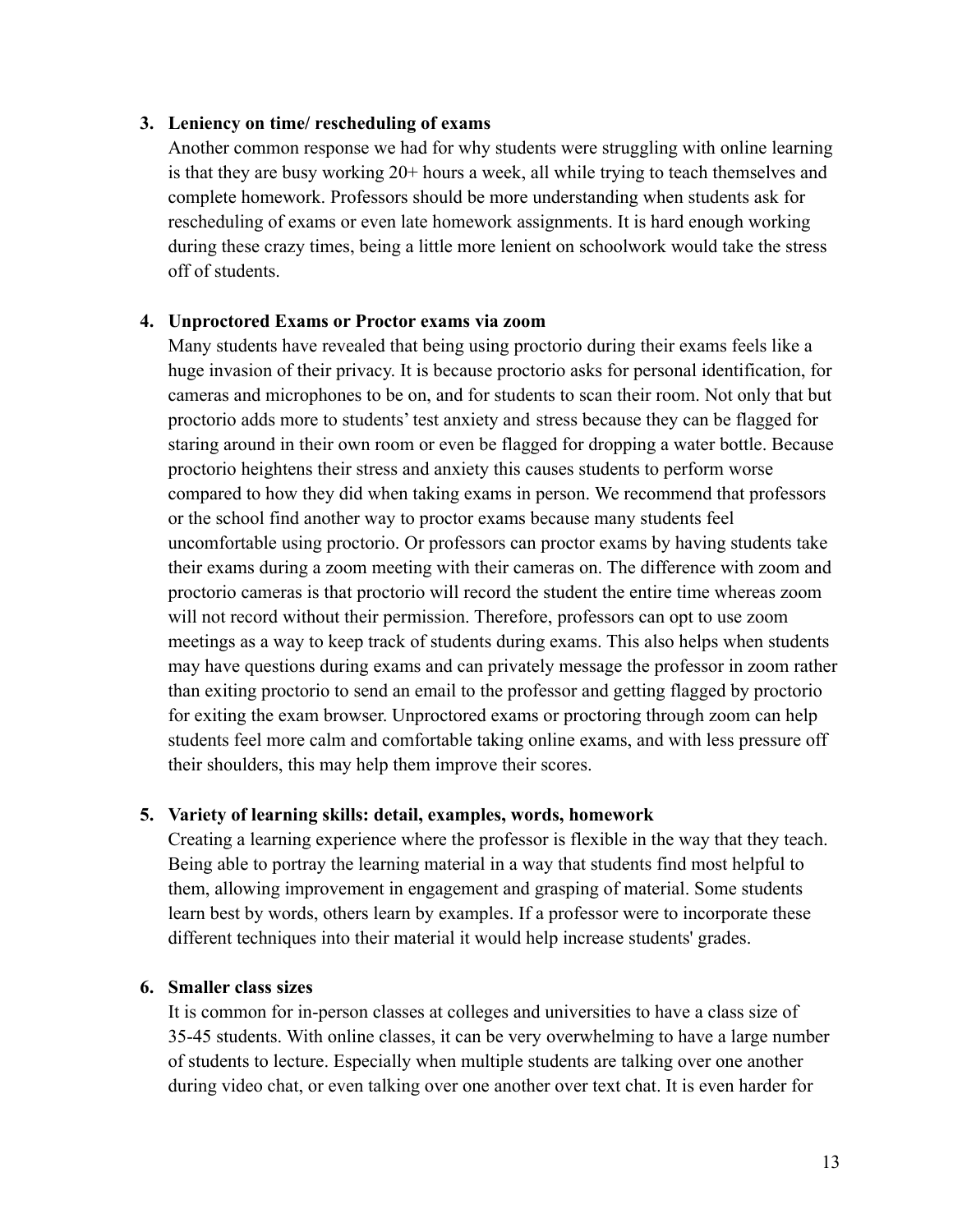professors to take notice of students who have important questions because they can not survey the room for raised hands in zoom meetings like they were able to in actual classrooms. This also causes students to hold themselves back from asking questions or making commentary during these online lectures. We suggest that online class sessions should be smaller so that students can be more engaged during lectures. It can also help students feel less afraid of reaching out to professors for help. Smaller class sizes may also help have professors and the students build relationships and connections with one another.

#### **7. Workshops/tutorials for students and professors on how to navigate technology-based learning/teaching**

Many students and professors are used to attending or teaching in-person class sessions and are unfamiliar with navigating online coursework and educational platforms. It makes technology-based learning very difficult when both the professor and student are having trouble using it. Some professors have trouble posting documents or lectures which is troubling for students to complete and turn in assignments. Not only that but it is the same for students, some students have trouble accessing online lectures, textbooks and homework because of the lack of access to resources. They also have trouble with technology-based learning because of their lack of experience using learning platforms like Canvas and Titanium. Therefore, we are suggesting that colleges and universities begin holding workshops or tutorials for both professors and students on how to use all the different technology-based learning platforms. There can be workshops to show professors ways they can adapt to technology-based learning and how it can create as much engagement as they would normally get when they were teaching in-person classes. As for students, they can receive online video tutorials to tour the technology-based learning platforms and have the tutorials guide them throughout the website. The schools or these platforms can also provide extra videos on how to access textbooks and online assignments as well. With workshops and tutorials for both professors and students, this can help increase class engagement and decrease the chances of students getting low

### **Survey Questionnaire**

Q1. Survey Introduction: Hi! Thank you for taking the time to take our survey! We are a student marketing research group called Tekkru trying to learn more about how students think and feel about online learning. We would like to hear all of your honest thoughts and answers on our research topic so we can learn and understand more about online learning. This survey should take about 10-15 minutes and we thank you for your time and participation!

Start of Block: Screener Questions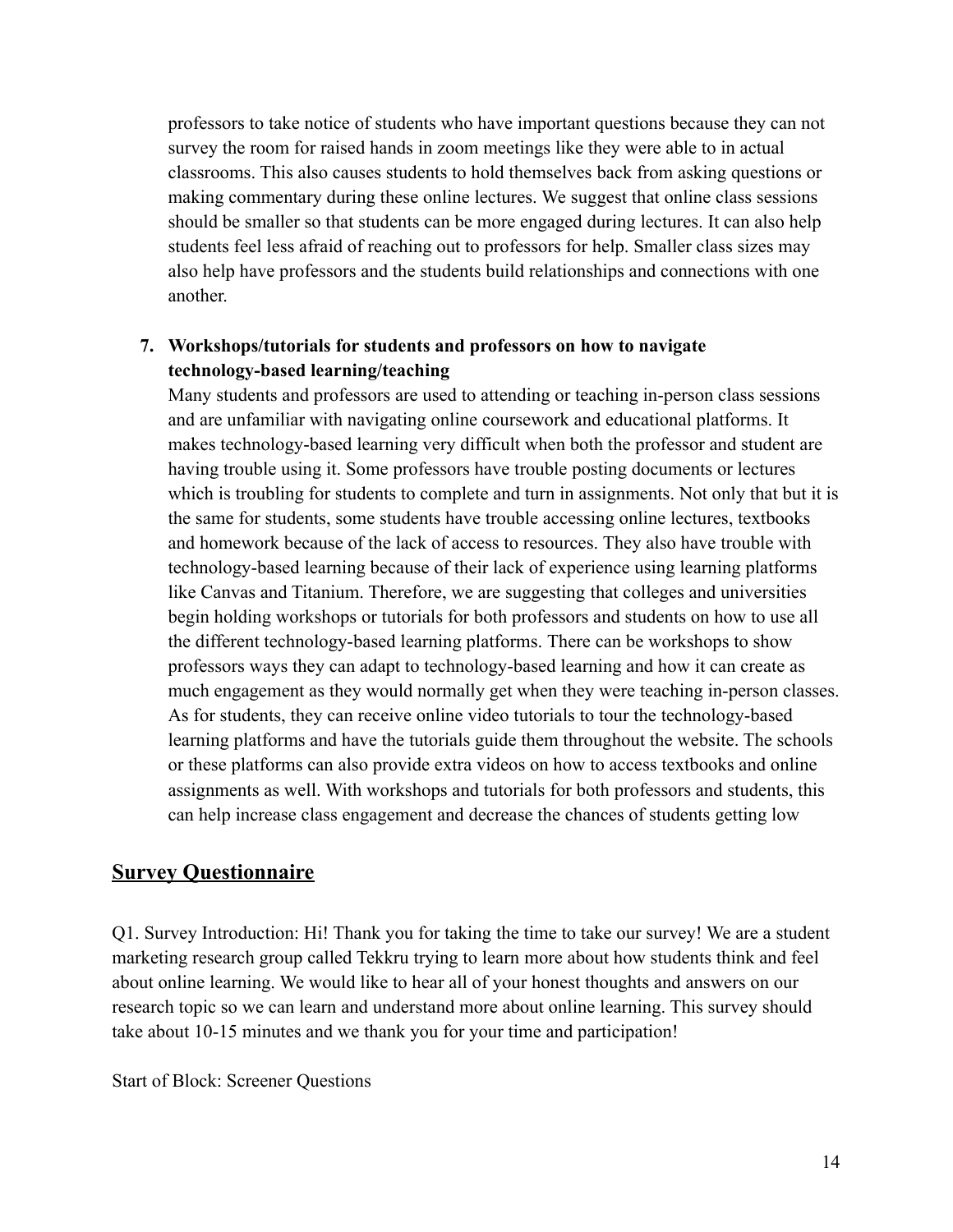Q2. Are you currently a student at California State University, Fullerton?

- ❏ Yes
- ❏ No

Skip to end of survey: If you are not currently a student at California State University, Fullerton.

Q3. What gender do you identify as?

- ❏ Male
- ❏ Female
- ❏ Other
- ❏ Prefer not to answer

Q4. What year are you in at California State University, Fullerton?

- ❏ First-year
- ❏ Second-year
- ❏ Third-year
- ❏ Fourth-year
- ❏ More than four years
- ❏ Graduate student

Skip to end of survey: If graduate student is selected

Q5. What is your current major?

- ❏ Arts
- ❏ Business and Economics
- ❏ Communications
- ❏ Education
- ❏ Engineering and computer science
- ❏ Health and Human Development
- ❏ Humanities and Social Science
- ❏ Natural Sciences and Mathematics
- ❏ Extension and International Programs
- Q6. Are you working while being a student?
	- ❏ Yes
	- ❏ No

Skip to Q8: If no is selected

- Q7. How many hours per week do you work on average?
- Q8. Is this your first time doing online learning, not counting Spring 2020 semester? ❏ Yes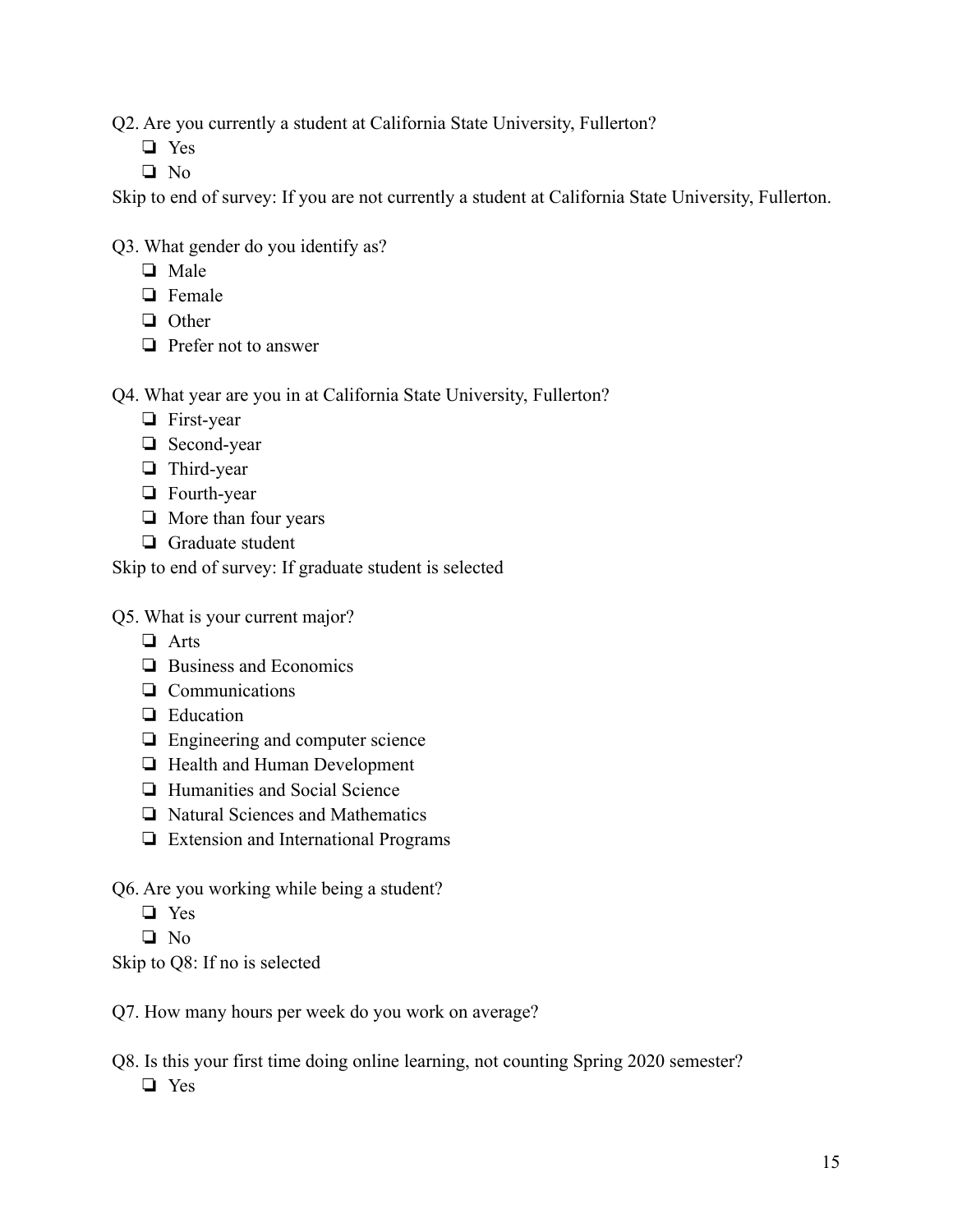#### ❏ No Skip to Q10: If yes is selected

Q9. Do you believe there has been a noticeable difference in this semester in terms of learning ability compared to Pre-Spring 2020 semesters?

|                     | strongly<br>disagree | disagree | No Difference | agree | strongly agree |
|---------------------|----------------------|----------|---------------|-------|----------------|
| Learning Difference |                      |          |               |       |                |

#### Q10. How has the transition to online learning affected your grades and engagement?

|                     | Substantial<br>Decrease | Slight Decrease | Little to No<br>Impact | Slight increase | Substantial<br>Increase |
|---------------------|-------------------------|-----------------|------------------------|-----------------|-------------------------|
| Overall GPA         | U                       |                 |                        |                 |                         |
| Exam scores         | U                       |                 |                        |                 |                         |
| Homework engagement |                         |                 |                        |                 |                         |
| Group engagement    |                         |                 |                        |                 |                         |

#### Q11. How are your classes formatted for online learning?

- ❏ Live lectures
- ❏ Prerecorded lectures
- ❏ No lecture just independent work

Q12. Have you had any experience with a proctored online exam? If yes, please explain.

- $\Box$  Yes
- ❏ No

Skip to Q13: If no is selected

#### Q13. What is your preference towards online homework?

| Hate it!               |  |  |  |  | Love it! |
|------------------------|--|--|--|--|----------|
| 0 1 2 3 4 5 6 7 8 9 10 |  |  |  |  |          |
| oooooooooooooo         |  |  |  |  |          |

Q14. Why do you feel this way towards online homework?

 $\mathcal{L}_\text{max}$  , and the contribution of the contribution of the contribution of the contribution of the contribution of the contribution of the contribution of the contribution of the contribution of the contribution of t